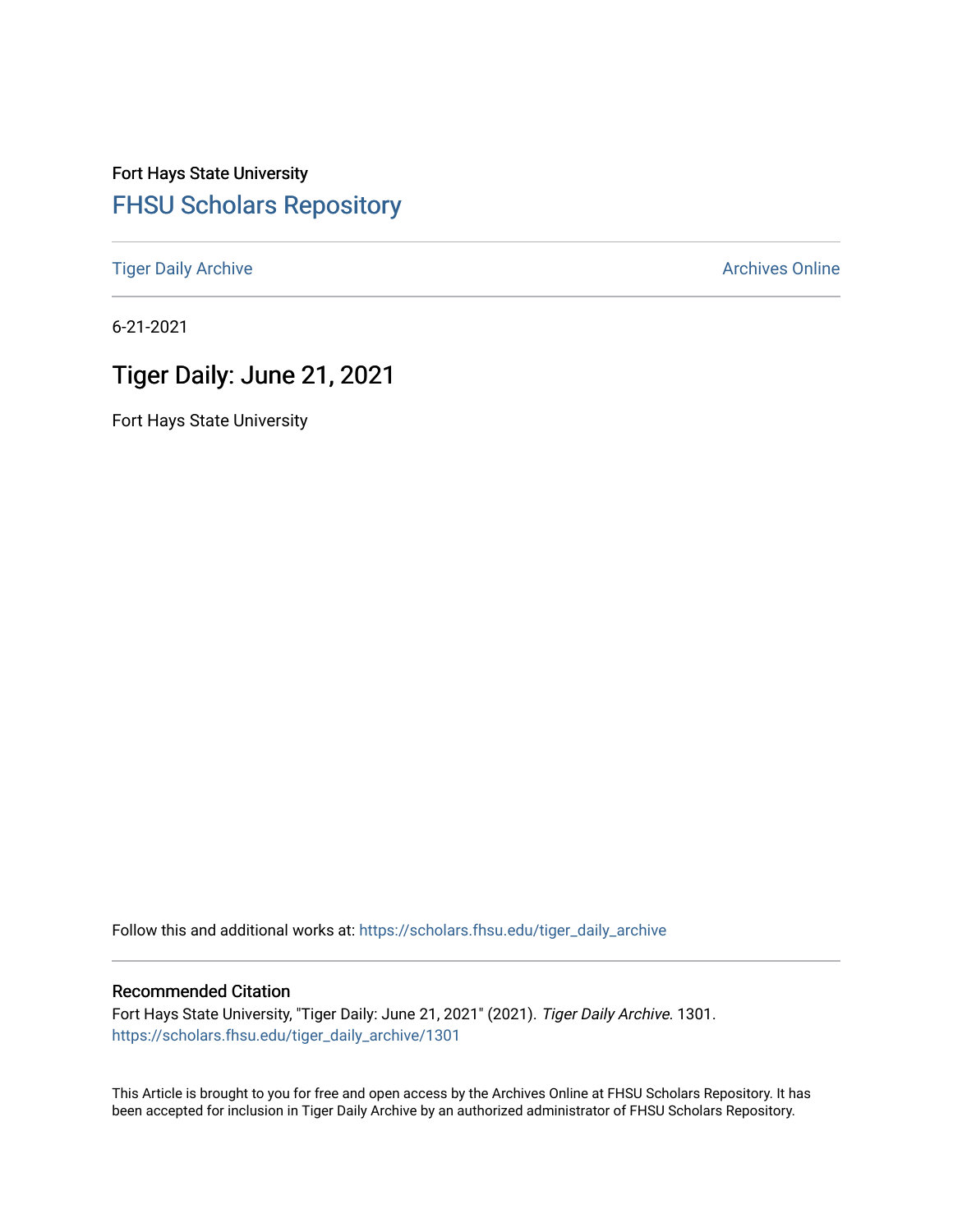From: Tiger Daily Sent: Monday, June 21, 2021 10:02 AM To: Tiger Daily <TigerDaily@fhsu.edu> Subject: Tiger Daily [June 21, 2021]



# ANNOUNCEMENTS

- COVID-19 Updates
- Calendar: Upcoming Professional Development Opportunities
- 40 Days at the Fort
- Free Tiger Gear!
- University Photo June Studio Dates
- Business Book Drive Through June
- Tiger Wellness Center- Renovations Hours
- Summer Fun with SMEI

# **EVENTS**

# FUTURE EVENTS

- CliftonStrengths Engaged (Virtual) July 13-14; 9:00am-12:00pm (both days)
- $\bullet$  Intro to Excel July 15; 8:30am-12:00pm
- Intermediate Excel July 28; 8:30am-12:00pm
- Intermediate Excel: Data Analysis August. 12; 8:30am -12:00pm

# EMPLOYMENT OPPORTUNITIES

- University Police Officer
- Custodian, Academic Building
- Clinical Senior Administrative Assistant Communication Sciences and Disorders
- Degree Analyst—Registrar's Office
- Systems Administrator, Department of Technology Services
- Custodian, Sternberg Museum
- Assistant Director of Student Engagement
- Special Programs Manager Student Fiscal Services

#### SHARE WITH STUDENTS

- Admissions Counselor Openings
- Accent Reduction Course: Open to Non-Native Speakers Who Want to Improve Their Spoken English Skills

# ANNOUNCEMENTS

# COVID-19 Updates

The COVID-19 Response website is where we post the latest information about the pandemic, including a new COVID-19 Dashboard that is updated every Tuesday.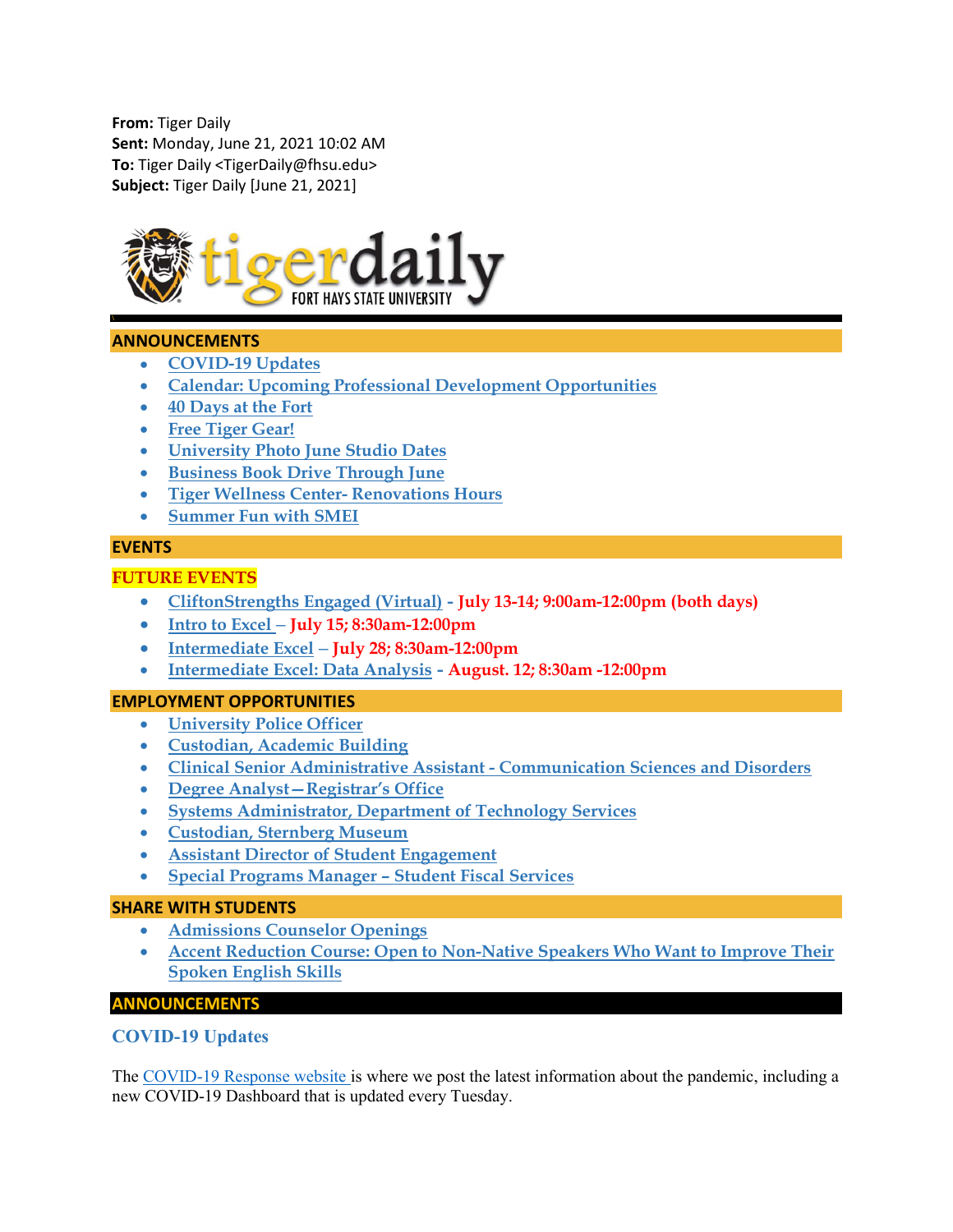# Calendar: Upcoming Professional Development Opportunities

Check out upcoming professional development opportunities! The TILT TigerLearn event calendar is your go-to for professional development at FHSU! Check it out here: http://tigerlearn.fhsu.edu/events/.

To provide faculty and staff with one easy place to see all professional development at FHSU, we're happy to include your event on the TigerLearn calendar. We can include links to your registration site, contact persons for questions, etc. Just contact TILT-FacultyDev@fhsu.edu, and we'll add your event right away!

# 40 Days at the Fort

Any student organizations and University departments/offices are encouraged to participate in the 40 Days at the Fort when we return in the fall. This can consist of events, socials, and activities for our FHSU students to participate in from August  $23<sup>rd</sup> - October 3<sup>rd</sup>$ . If you would like to be featured in the 40 Days at the Fort booklet please create your event on TigerLink no later than July15<sup>th</sup> at 4:30PM. Please contact Student Engagement,  $\frac{engase}{@f}$ fhsu.edu, 785-628-4664 with any questions.

# Free Tiger Gear!

WELCOME BACK! The Office of Admissions is excited to see you back on campus, and we want to help you show off your Tiger Spirit! Faculty, staff, and student workers can stop by Picken Hall 211 throughout the month of June to claim your FREE Tiger Tee! We can't wait to see you! (Sizes and quantities are limited, only one per person please)

# University Photo June Studio Dates

University Relations and Marketing will be offering open studio times for those faculty, staff, and student employees who have not yet had a university photo taken or need an updated picture. Upcoming dates are June 21 & 22.

Sign up for your photo time through the Google form below:

 Where: Hammond Hall 114 When: https://forms.gle/Q3WVKMH6JBqsjvps9

Questions? Please email Angie Stieben.

# Business Book Drive Through June

Please consider donating your business books and entrepreneurship books to the new reading shelf inside the incubator office in the Dane G. Hansen Scholarship Hall. (Developing a library of books was Ethan Lang's idea!) Classic books, biographies of entrepreneurs, books on creativity & innovation, and other titles you feel contribute to the problem-solving, entrepreneurial mindset are appreciated. By sharing, you fuel the Spirit of Generosity cultivated at Hansen Hall. Drop-off dates at Hansen Hall on campus are: June 16 at 5 PM, June 26 at 2 PM, and June 29 at 7 PM. (Non-business titles can be routed to Entrepreneurship Fellow Dr. Sarah Broman Miller for her literacy projects.) To arrange other donation times, contact Jane at the Center for Entrepreneurship at JAtalkington2@FHSU.edu.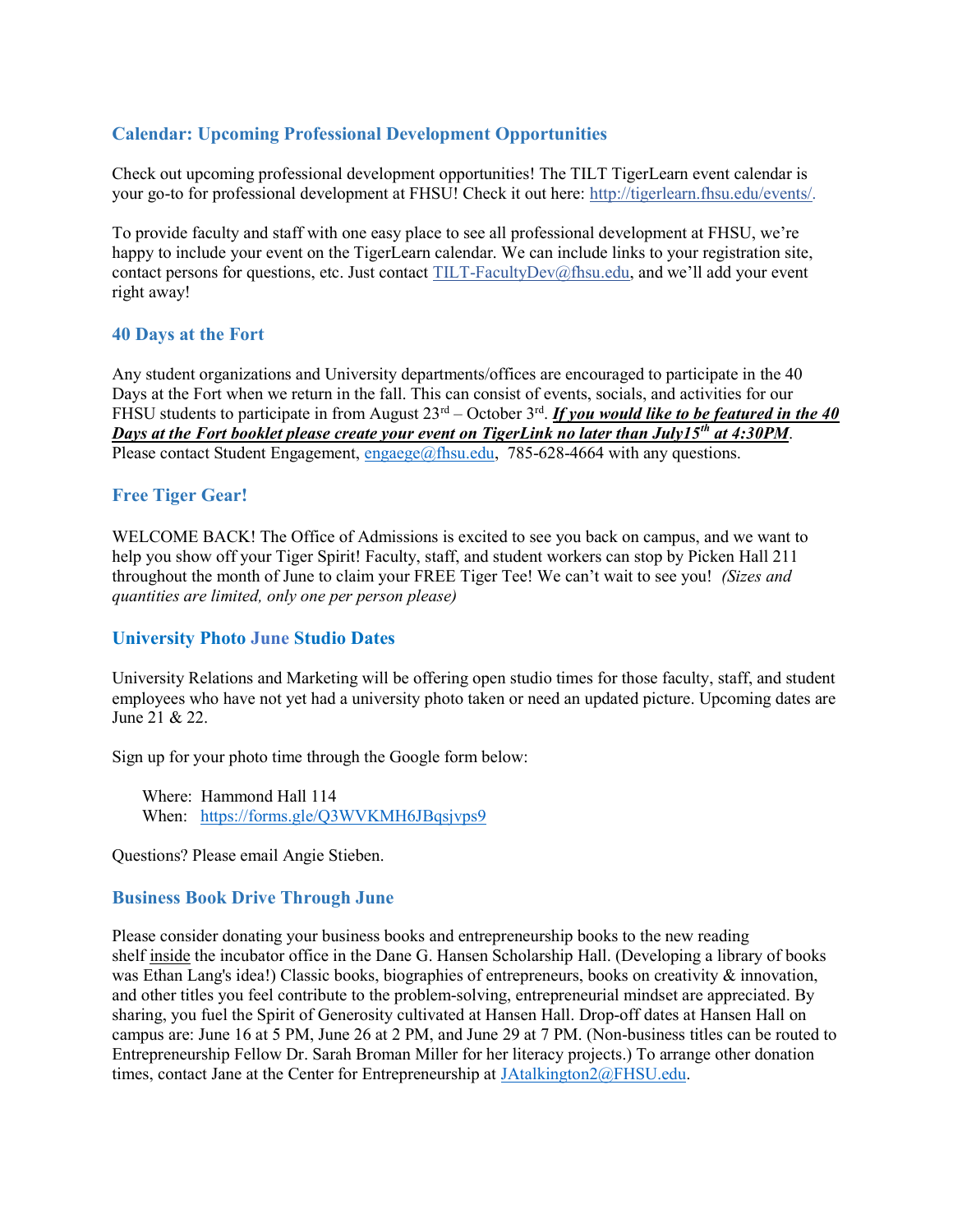# Tiger Wellness Center- Renovations Hours

The Tiger Wellness Center will be going through renovations throughout the summer of 2021. We will have some schedule changes and location changes while renovations are being completed. Monday, June  $14<sup>th</sup>$ : Closing at 1pm Tuesday, June 15<sup>th</sup>: Closed

Beginning June  $16<sup>th</sup>$  until further notice we will be temporarily located in a modified space down the hallway in Cunningham Hall Room 103. Hours: Monday – Friday 6:30am – 7:00pm Saturday & Sunday 10:00am – 5:00pm

We will continue to have fitness classes in Cunningham Hall Room 122 Tuesday and Thursday at 12:00pm-12:30pm Monday thru Thursday at 5:10pm-6:00pm

# Summer Fun with SMEI

SMEI is offering free summer activities for Tuesday, June 22 through Thursday, June 24, 2021 At 9:00 am – 10:30 am Location: OUTSIDE Forsyth Library FHSU, 502 S Campus Drive, Hays, KS 67601

— Come and Go event ————

You can attend any or all activities. No registration needed. All ages welcome and children under 10 years must be accompanied by an adult at all times.

Sponsored by Science and Mathematics Education Institute www.fhsu.edu/smei Free and open to the public For questions please contact: Ann Noble at amnoble@fhsu.edu or 785-628-5449

# EVENTS

CliftonStrengths Engaged (Virtual) Tuesday, July. 13-14th; 9:00am-12:00pm (both days) Virtual Event Price: \$259 (Hays Chamber & FHSU Alumni discount available)

If you've already discovered your top 5 CliftonStrengths talent themes in the MDC's workshop "CliftonStrengths Essentials", discover ALL 34 and continue your Strengths journey in "CliftonStrengths Engaged!" Participants will unlock their complete strengths report to learn to hone their top 5, understand their top 10, and become aware of their bottom 5 talent themes. Explore your natural talents and how to turn those talents into strengths you can use in the workplace and in your personal life.

Intro to Excel (FHSU McCartney Hall 116) Thursday, July. 15th; 8:30am-12:00pm Face-to-Face Event Price: \$119 (Hays Chamber & FHSU Alumni discount available)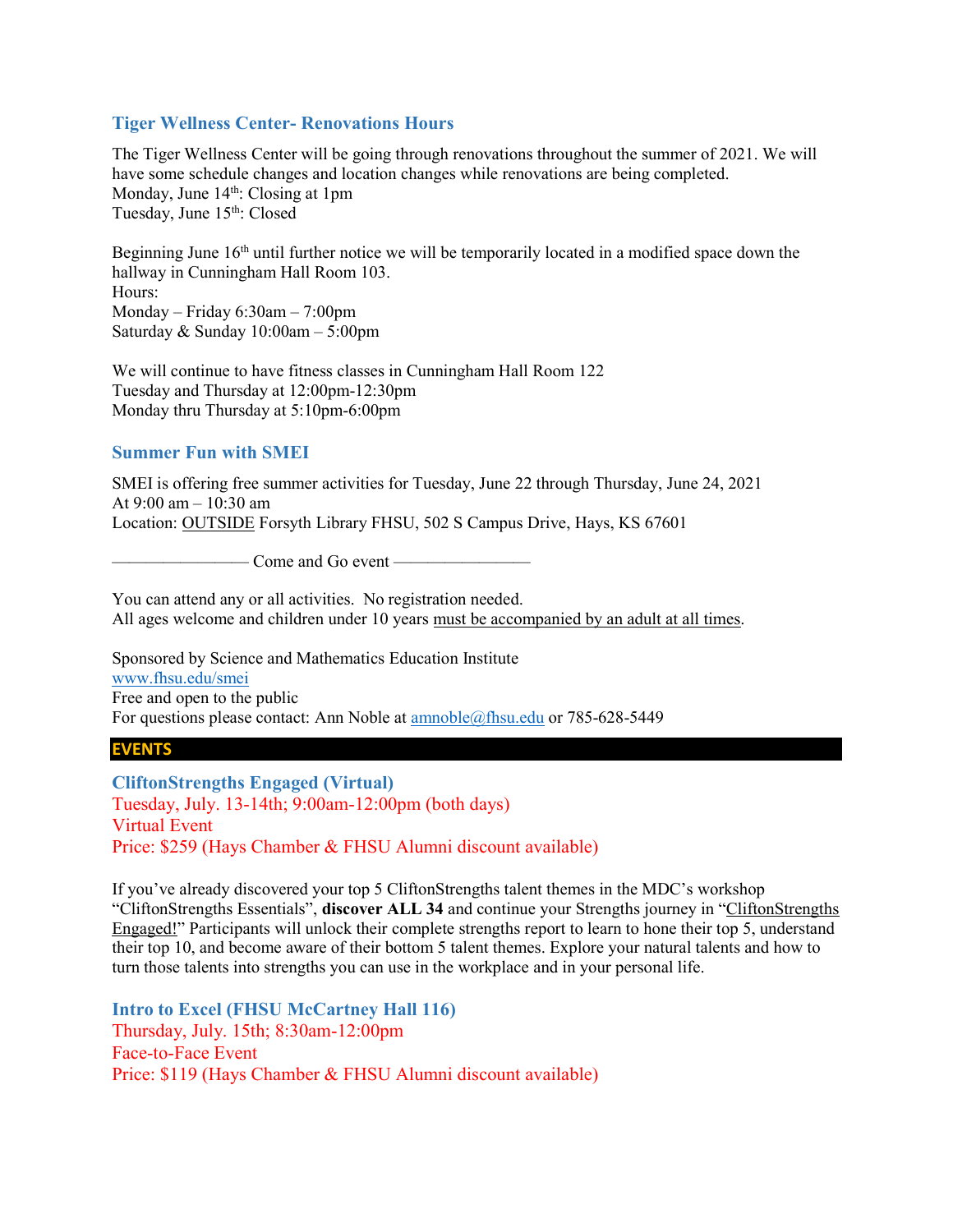Join the Management Development Center for your introduction to Microsoft Excel. If you are new to Excel, this workshop is the perfect place to start increasing your confidence & familiarity with the program. Intro to Excel will include exploring basic navigation – you will take a tour through tabs, ribbons, and menus. We will tackle building a worksheet from scratch. The workshop will also include introductory information about the difference between formulas and functions, knowing where to find them, and how to effectively use both. You will also learn a few handy keyboard shortcuts, and learn about charts, graphs, fonts, borders, shading, and other customizable features.

Intermediate Excel (FHSU McCartney Hall 116) Wednesday, July. 28th; 8:30am-12:00pm Face-to-Face Event Price: \$119 (Hays Chamber & FHSU Alumni discount available)

If you have the ABC's of Excel down, & would like to boost your productivity at work, the MDC's Intermediate Excel is the perfect class for you. In the Intermediate session, we will take an in-depth look at sorting & filtering data. Next, participants will learn how format their Excel programs to include the Descriptive Statistics Analysis ToolPak, and how to read the output. What-If Statements, logical statements, and data validation will be reviewed, ultimately helping you streamline your tasks & improving your data management. Finally, participants will get a chance to experiment with PivotTables and PivotCharts. You'll get a chance to play with Excel towards the end of the class & ask the facilitator one-on-one questions to help you solve some of your pressing data management problems.

Intermediate Excel: Data Analysis (FHSU McCartney Hall 116) Thursday, August. 12th; 8:30am -12:00pm Face-to-Face Event Price: \$119 (Hays Chamber & FHSU Alumni discount available)

This three and a half hour training will provide participants with hands-on Excel training. Participants will be exposed to numerous time savings features such as: pivot tables, vlookup, and what-if-analysis including goal seek and scenario manager. They will learn how to apply these functions to real-world problems to increase productivity and improve efficiency by analyzing large quantities of data and produce user friendly output. This workshop is perfect for those who want to build on the skills they learned in the MDC's Intermediate Excel course or for the Excel user familiar with the topics being covered.

#### EMPLOYMENT OPPORTUNITIES

#### University Police Officer

Fort Hays State University Police is currently accepting applications for the position of University Police Officer. Position will remain open until filled. For a full description and a list of requirements go to https://fhsu.wd1.myworkdayjobs.com/CAREERS.

Applicant must be at least 21 years of age, no felony convictions, no convictions for domestic violence, and must maintain a valid Kansas driver's license.

#### Custodian, Academic Buildings

Position Description: Custodian, Fort Hays State University, Academic Buildings, full-time position. Regular Hours: Monday-Thursday, 2:00 PM to 10:30 PM, Friday, 12:00 PM to 8:30 PM,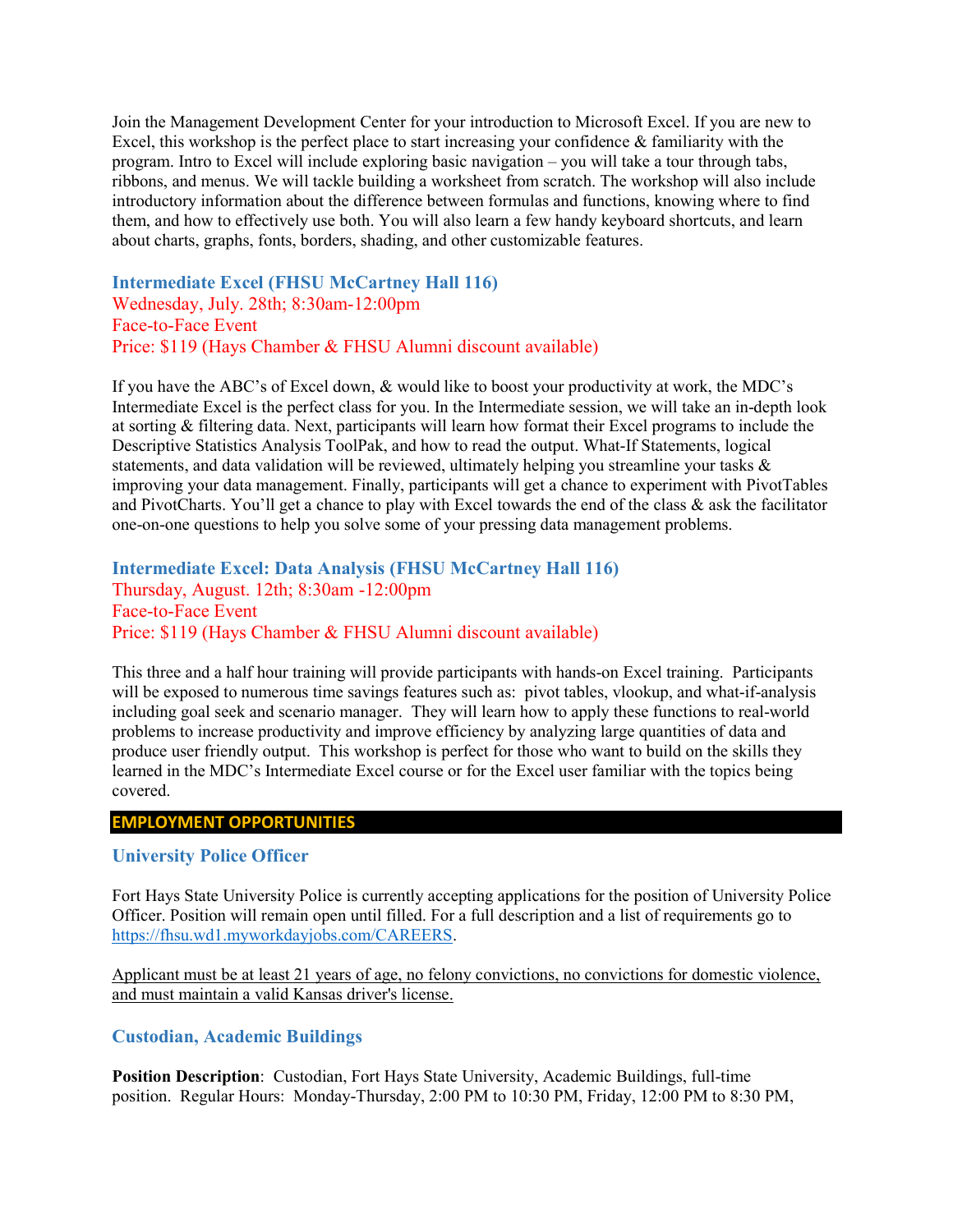with occasional weekend hours required.

For a full description and to apply, please visit https://fhsu.wd1.myworkdayjobs.com/CAREERS

# Clinical Senior Administrative Assistant - Communication Sciences and Disorders

Position Description: This is a three-quarters time (30 hours per week), 12-month, benefits-eligible, position in the Department of Communication Sciences and Disorders. The weekly schedule is to be determined. The Clinical Senior Administrative Assistant is responsible for a variety of administrative and office functions that support the Herndon Clinic's operations. Duties include various customer service, processing financial transactions, managing billing/insurance claims, mastering software applications, communicating detailed information, and maintaining efficient office operations. The person in this important position must be able to complete routine and complex tasks reliably and accurately even though frequent interruptions are likely. The ability to maintain a flexible, positive, and client-centered attitude is essential. A successful candidate should possess strong oral communication and customer service skills, be well-organized with attention to detail and be able to work independently. This is an oncampus position located on the Fort Hays State University campus in Hays, Kansas.

For a full description and to apply, please visit https://fhsu.wd1.myworkdayjobs.com/CAREERS

# Degree Analyst—Registrar's Office

Position Description: Work involves specialized and/or diverse administrative support work for the Degree Analyst unit. Duties include ensuring students meet undergraduate academic degree requirements, evaluating transferability and posting of courses and credits from other colleges and universities preparing degree summaries for undergraduate students, and advisors for prospective students.

# Minimum Qualifications:

- Two-year college or technical degree in a relevant field
- At least one year of experience working with audits, databases, or similar systems

# Preferred Qualifications:

- Bachelor's degree
- More than one year of experience working with audits, databases or similar systems
- Excellent written communications skills
- Experience using Microsoft Office Suite (Outlook, Word, Excel) and Adobe PDF
- Excellent customer service skills

For a full description and to apply, please visit https://fhsu.wd1.myworkdayjobs.com/CAREERS

# Systems Administrator, Department of Technology Services

Position Description: The Systems Administrator position is a full time, 12-month, permanent staff position located in the Department of Technology Services at Fort Hays State University. This is an oncampus position, reporting to the Manager of Server Operations in the Department of Technology Services. Normal work hours are from 8:00 AM to 4:30 PM Monday – Friday, and Summer hours are from 7:30 AM to 5:00PM Monday – Thursday, and 7:30AM to 11:30AM on Friday. Occasionally, the job duties will require work to be outside of those normal hours.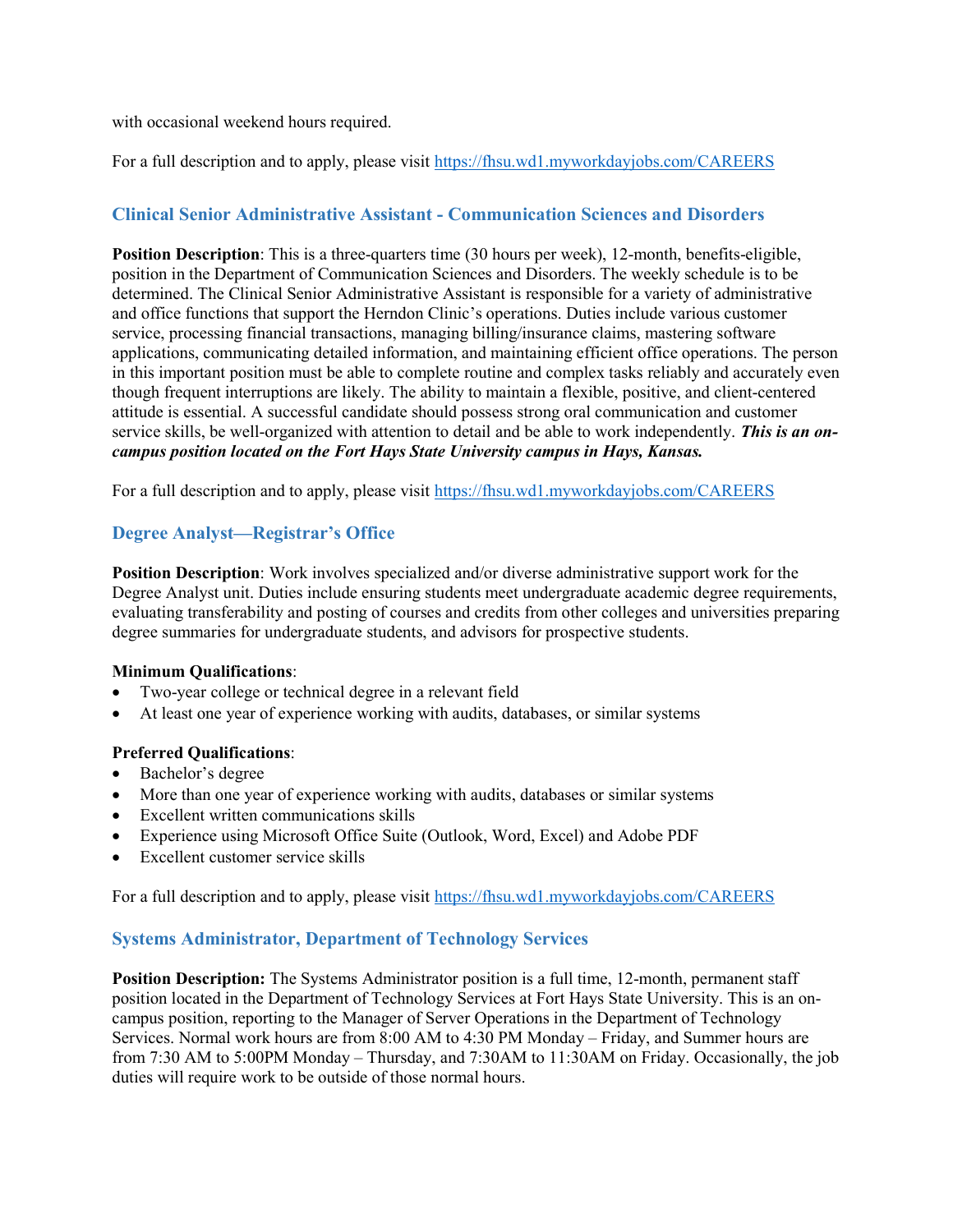Successful applicant will work well independently or within a team setting and own the projects being assigned, while demonstrating strong skills in problem solving, resourcefulness, and risk assessment. The applicant will need to be able to communicate clearly, concisely, and accurately to FHSU faculty, staff, and students.

# Duties and Responsibilities:

Some of the primary duties and responsibilities of this role include but are not limited to:

- Manage and maintain FHSU's physical and virtual server infrastructure, primarily focusing on Windows Server. This includes installation, management, documentation, preventative maintenance, troubleshooting, system and security updates, etc.
- Administer our on-premise Microsoft infrastructure products (AD DS, AD FS, DNS, Group Policy, etc.)
- Administer our M365 tenant, particularly focusing on Exchange Online administration, user management, and licensing
- Monitor, maintain, and regularly test backups including system, file, and database backups

For a full description and to apply, please visit https://fhsu.wd1.myworkdayjobs.com/CAREERS

# Custodian, Sternberg Museum

Custodian, Fort Hays State University, Academic Buildings, full-time position. Regular Hours: Tuesday – Saturday, 2:00pm to 10:30pm, with occasional weekend hours required.

For a full description and to apply, please visit https://fhsu.wd1.myworkdayjobs.com/CAREERS

# Assistant Director of Student Engagement

# Position Summary:

Fort Hays State University seeks an Assistant Director of Student Engagement to serve as a member of the Student Engagement team. As a member of the Student Engagement team, the Assistant Director will assist with all areas within the department. The Student Engagement staff oversees engagement, student diversity, leadership development, fraternity and sorority life, student organizations, transition, and family programs. Student Engagement is the central-hub of student organizations and activities. Our centralized programming board works collaboratively to organize our student activities, transition programs, and diversity programs to provide social and educational experiences for students. Fraternity and Sorority Life is one of our top organizations students choose to join. There are over 120 student organizations, including 8 fraternities and sororities, on campus. Our team provides resources, support, and information on how to become an engaged leader on our campus.

The Assistant Director will be responsible for providing expertise on the development of a centralized programming model to increase student belonging and engagement for the University. Duties include actively implementing initiatives promoting conditions that positively impact student success through the learning environment. Will assist in the establishing and engaging in both long-term and short-term solutions. Will support the director in providing expertise on student belonging, engagement, and success climate through innovative research, assessment, action plans, and student development for all students at Fort Hays State University.

For a full description and to apply, please visit https://fhsu.wd1.myworkdayjobs.com/CAREERS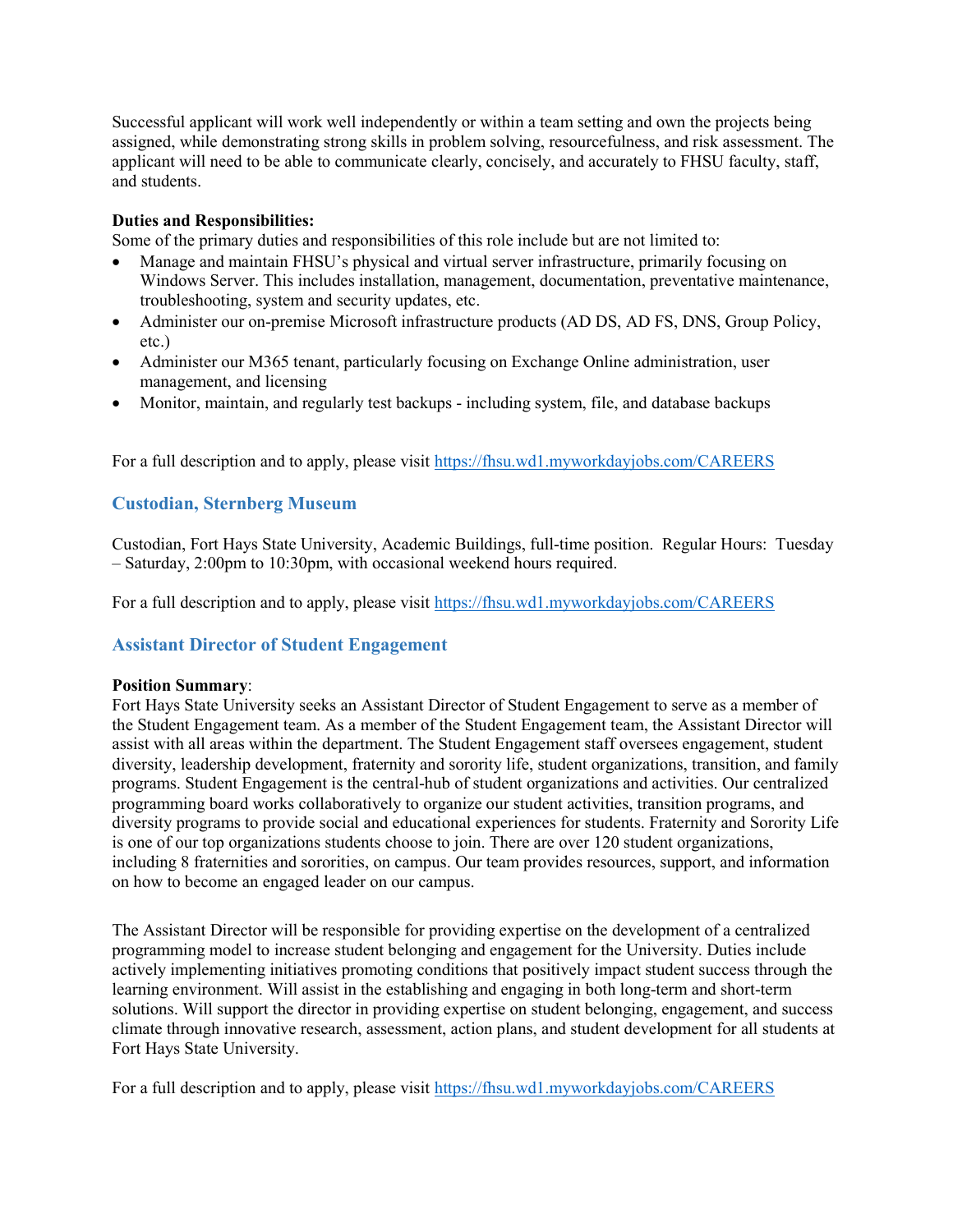# Special Programs Manager – Student Fiscal Services

#### Position Description:

Student Fiscal Services seeks applications for a Special Programs Manager who will report to the Director of Student Fiscal Services. This position is an integral member of the Student Fiscal Services team. Student Fiscal Services uses a team approach to meet deadlines and to provide optimum customer service during season peak periods. Cooperation, flexibility and adaptability are the expectations of all employees. A successful candidate will possess the knowledge of accounting principles and practices and have the ability to communicate professionally with students, parents and campus offices; demonstrate stress tolerance and resilience when responding to challenging inquiries; must have excellent problemsolving skills, be able to work independently, be well-organized, and detailed orientated; and possess the ability to set work priorities, manage multiple projects and meet deadlines in a fast-paced environment.

For a full description and to apply, please visit https://fhsu.wd1.myworkdayjobs.com/CAREERS

# SHARE WITH STUDENTS

# Admissions Counselor Openings

The Office of Admissions is seeking dedicated and outgoing applicants to join our team of Admissions Counselors! These individuals will meet with prospective students both on and off campus to introduce them to FHSU and help shape the future of the University.

If you know of any current or recent students who would be great potential candidates for this position, the job description and requirements can be found by clicking this link. Anyone who is interested in learning more about the position or has any questions should contact Jon Armstrong, Director of Admissions, at (785) 628-4091.

# Accent Reduction Course: Open to Non-Native Speakers Who Want to Improve Their Spoken English Skills

Do you know undergraduate or graduate students at FHSU who are non-native speaker English speakers and would benefit from working on their pronunciation of English? We offer a lecture/lab course in the Communication Sciences and Disorders Department that would be perfect for them. Students can sign up for SLP 318 (2hrs) and SLP 318L (1hr); they must be taken concurrently. The courses provides instruction for the non-native speaker of American English wanting to improve pronunciation and intelligibility. Experiences and exercises will facilitate listening, thinking, and responding in English. In addition to the course level learning and exercises, individualized instruction is provided by student clinicians in the CSD Department through small and/or large group practice which is designed to meet the individual needs and goals of the speakers.

Space is available for Fall 2021 SLP 318 meets on Tuesday/Thursday from 1:30 to 2:20 and SLP 318L meets on Monday from 1:30 to 2:20. Please note that these courses are on-campus only.

Please check with Dr. Karmen Porter (klporter@fhsu.edu) or Dr. Carol Ellis (cmellis2@fhsu.edu) if you have any further questions. Also please feel free to pass this information on to any faculty or advisors who might benefit from the information.